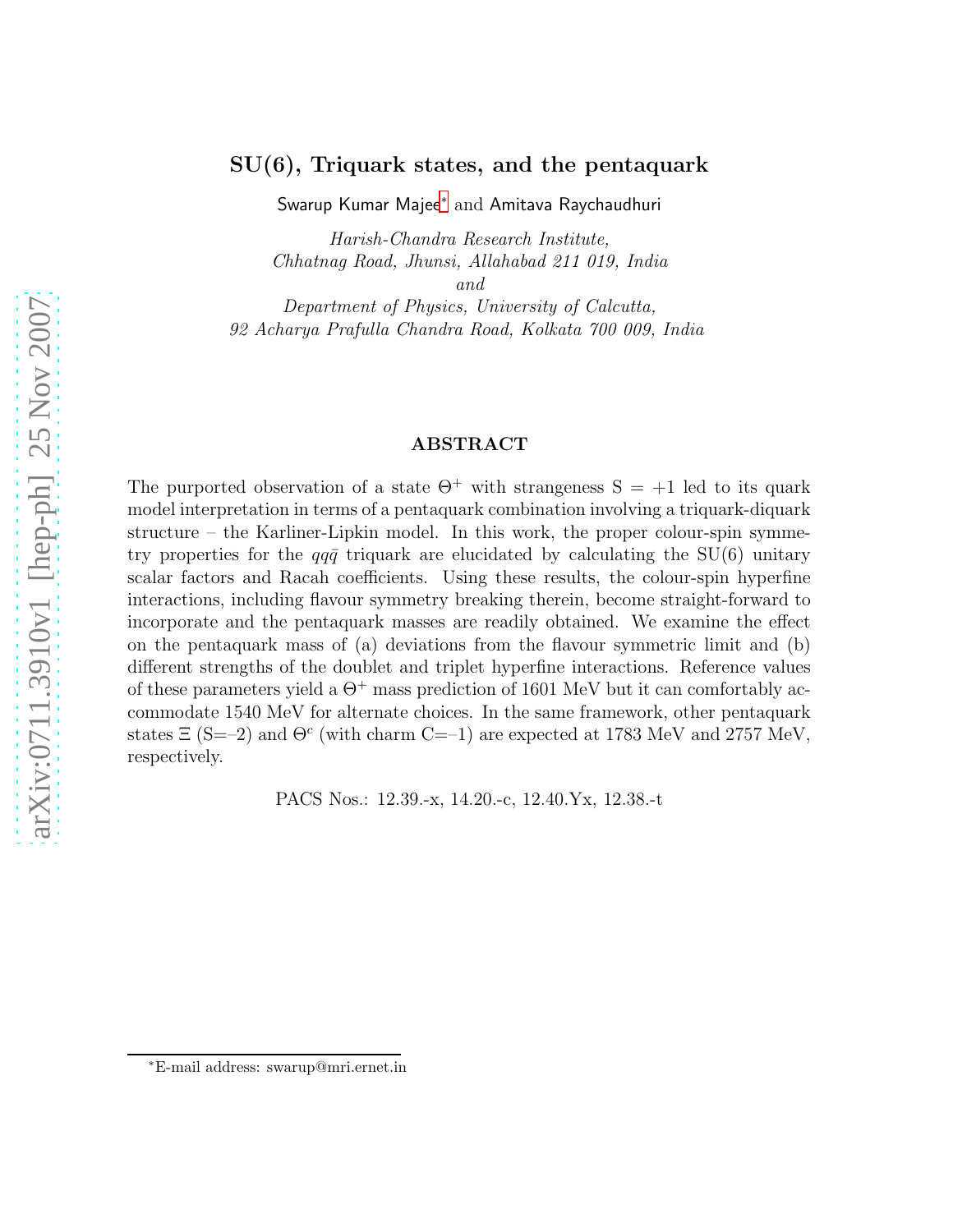# I Introduction

Since long, baryon spectroscopy has been an arena to learn about low-energy quantum chromodynamics. The purported observation of a narrow baryon state of strangeness  $+1$  at a mass around 1540 MeV,  $\Theta^+$ , by several experiments [\[1\]](#page-15-0) brought renewed attention to this theatre. The evidence in support of this new state is now of conflicting nature, loaded more in the direction of non-observation [\[2,](#page-15-1) [3\]](#page-15-2). Within the quark picture, the positive strangeness ( $\equiv \bar{s}$ ) of the  $\Theta^+$  baryon puts it in an exotic category and entails an interpretation in terms of a minimum of four quarks and an antiquark – a pentaquark state  $(udud\bar{s})$ .

Soon after, three other states which also demand a pentaquark classification were also observed. These are the  $\Xi^{--}(dsds\bar{u})$  and  $\Xi^{0}(dsus\bar{d})$  both at 1862 MeV [\[4\]](#page-15-3) and the  $\Sigma^c(udud\bar{c})$  [\[5\]](#page-15-4) with mass 3099 MeV.

Though exotic states such as the pentaquark have a long history, particular attention was drawn to a possible  $\Theta^+$ -like state in the SU(3) version of the chiral soliton model [\[6\]](#page-15-5). Subsequently, the experimental results have stimulated the exploration of many ideas, e.g., quark clusters, colour hyperfine interactions, Goldstone boson exchange, QCD sum rules, lattice methods, etc., which have been reviewed in the literature [\[7\]](#page-16-0). For the  $\Theta^+$ , within the quark model framework, two models [\[8,](#page-16-1) [9\]](#page-16-2) have achieved special prominence. It is convenient to discuss these using the language of SU(6) of colourspin,  $SU(3)$  of colour, and  $SU(2)$  of spin. Thus, for example, a quark transforms as (6,3,2), where the three integers within the parentheses identify the representations of the above  $SU(6)$ ,  $SU(3)$ , and  $SU(2)$ , respectively. To avoid cluttering, the flavour  $SU(3)$ structure is not explicitly shown. Our interest will be on the triquark state which is an ingredient of the Karliner-Lipkin model [\[8\]](#page-16-1).

An alternative possibility is the Jaffe–Wilczek (JW) model [\[9\]](#page-16-2). Here the four quarks are assumed to form two diquark clusters, each in the  $(21, \bar{3}, 1)$  representation. Of the four possible combinations for a two-quark cluster –  $(21,6,3)$ ,  $(15,6,1)$ ,  $(15,\overline{3},3)$ ,  $(21, 3, 1)$  – this is the one of the lowest energy. The two diquark clusters and the remaining antiquark – each one of which is in colour  $\bar{3}$  – combine to form the colour singlet pentaquark state  $(qq)(qq)(\bar{q})$ , e.g.,  $\Theta^+ \equiv (ud)(ud)(\bar{s})$ . A relative orbital angular momentum,  $L=1$ , is assumed between the diquarks; this is in tune with the observed narrow width of the state. Another consequence is that the pentaquark parity is predicted to be positive. Note that the colour-spin symmetric nature of the  $(21, 3, 1)$ diquark requires it to be antisymmetric,  $\bar{3}$ , in flavour to satisfy the generalized Pauli principle. The two diquarks (colour  $\overline{3}$  bosons) combine to form colour 3 to match up with the antiquark. This, and  $L=1$ , requires the combination to be in a flavour symmetric  $\bar{6}$  state. The overall pentaquark flavour must be in  $\bar{6} \otimes \bar{3} = 8 + \overline{10}$ . The quantum numbers of  $\Theta^+$  can be accommodated only in the  $\overline{10}$ .

In the Karliner-Lipkin (KL) model the quark clustering is different. Here, it is postulated that there is one diquark cluster with the same quantum numbers as in the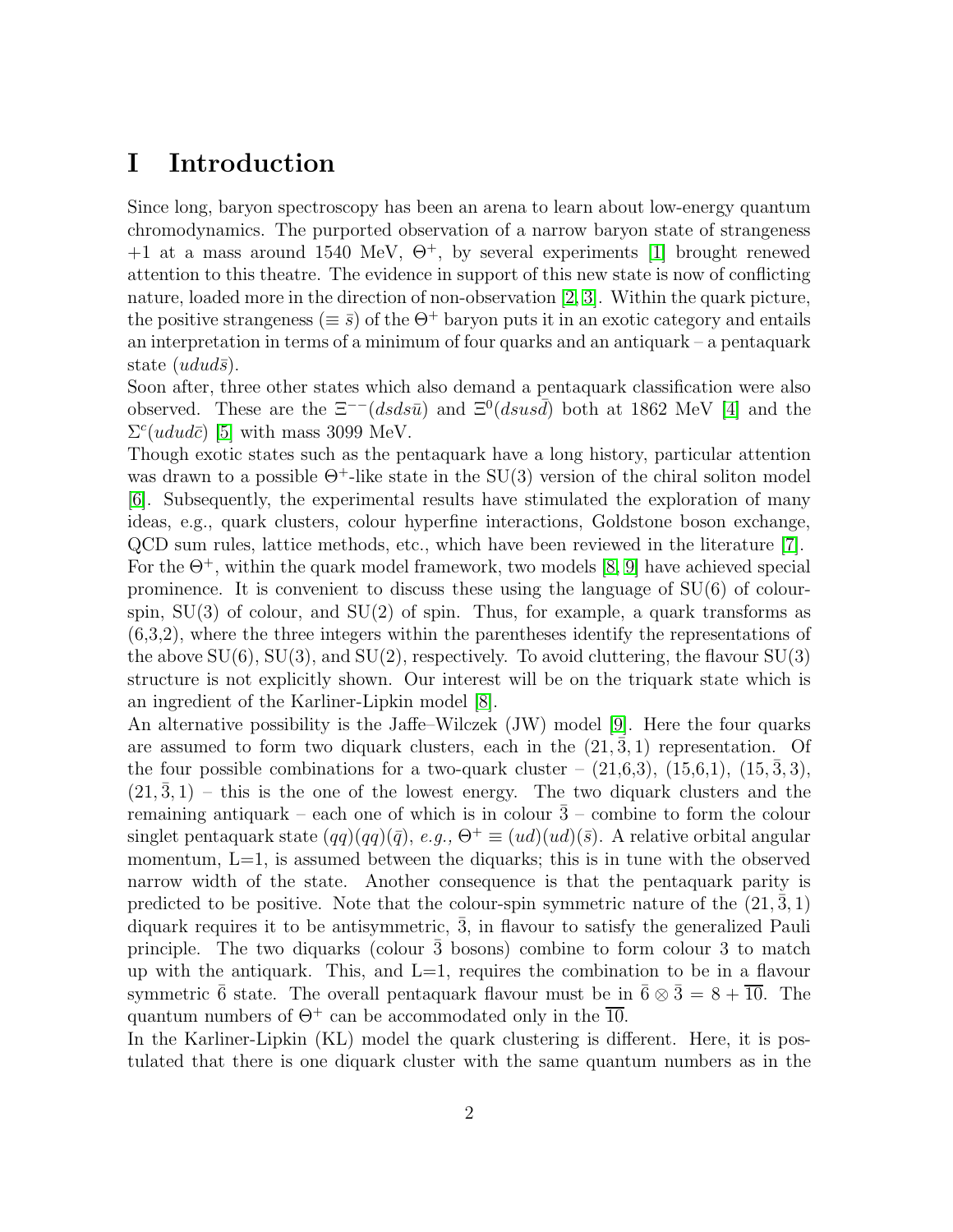JW model. The difference is that the remaining two quarks and the antiquark are assumed to form a triquark cluster  $(qq\bar{q})$  with the quantum numbers (6,3,2) which is in a flavour 6. The pentaquark state is the colour singlet  $(qq)(qq\bar{q})$  combination. To explain the narrowness of the observed states, a relative orbital angular momentum,  $L=1$ , is postulated between the clusters so that the parity of the state is predicted to be positive in this model as well. The flavour structure of the states is the same as in the JW model.

In this work, we set two goals. First, we take a detailed look at the group theoretic properties of the triquark state. We derive expressions for the  $SU(6)$  unitary scalar factors and Racah coefficients related to the Clebsch-Gordan coefficients relevant for this state. Second, we use these results to estimate masses for pentaquark states. We indicate how flavour symmetry breaking may be incorporated in the analysis.

In the next section we present the  $SU(6)$  unitary scalar factors and Racah coefficients, which have been derived ab *initio*. In section III we recall the nature of the colour-spin hyperfine interaction while in the following section we use it to estimate the hyperfine energies for baryons, mesons, diquarks, and triquarks. In section V the different threads are brought together for estimating pentaquark masses. In section VI we discuss the results. We end in section VII with our conclusions.

## <span id="page-2-1"></span>II Some group-theoretic results

In this section, we collect some results about SU(6) unitary scalar factors and Racahlike coefficients which will be useful for the subsequent discussion. Though our motivation in obtaining these results is the triquark state, they may find some use in other applications of the SU(6) group.

## II.1 SU(6) unitary scalar factors

To minimise the complexities, we first summarize the notations. A member of an SU(2) multiplet is denoted by  $\{(2I + 1), I_3\}; e.g.,$  the  $s_z = +\frac{1}{2}$  state of a spin-half particle is  $\frac{\{2, +\frac{1}{2}\}}{2}$  $\frac{1}{2}$ .

For  $SU(3)$ , the sub-representations are designated by the  $SU(2)^c$  representation<sup>[1](#page-2-0)</sup> and the 'hypercharge',  $Y^c$ . Thus, one uses the combination  $\{R_3, \alpha, I_3^c\}$  where  $R_3$  is the SU(3) representation and  $\alpha \equiv [(2I^c + 1), Y^c]$ . For illustration, a quark state with  $I_3^c = +\frac{1}{2}$  and  $Y^c = \frac{1}{3}$  will be denoted as  $\{3, [2, \frac{1}{3}]$  $\frac{1}{3}$ , + $\frac{1}{2}$  $\frac{1}{2}$ .

Putting the above together, an SU(6) state is denoted by  $(R_6, \{R_3, \alpha, I_3^c\}, \{(2I+1), I_3\})$ where  $R_6$  is the SU(6) representation while  $\{R_3, \alpha, I_3^c\}$  and  $\{(2I + 1), I_3\}$  characterize the corresponding  $SU(3)$  and  $SU(2)$  sub-representations. The quark state mentioned above, will be  $(6, \{3, [2, \frac{1}{3}$  $\frac{1}{3}$ , + $\frac{1}{2}$  $\frac{1}{2}\},\{2,\pm\frac{1}{2}\}$  $\frac{1}{2}$ }, where the SU(3) (SU(2)) quantum numbers

<span id="page-2-0"></span><sup>&</sup>lt;sup>1</sup>The superscript 'c' has been added to indicate the subgroups of SU(3).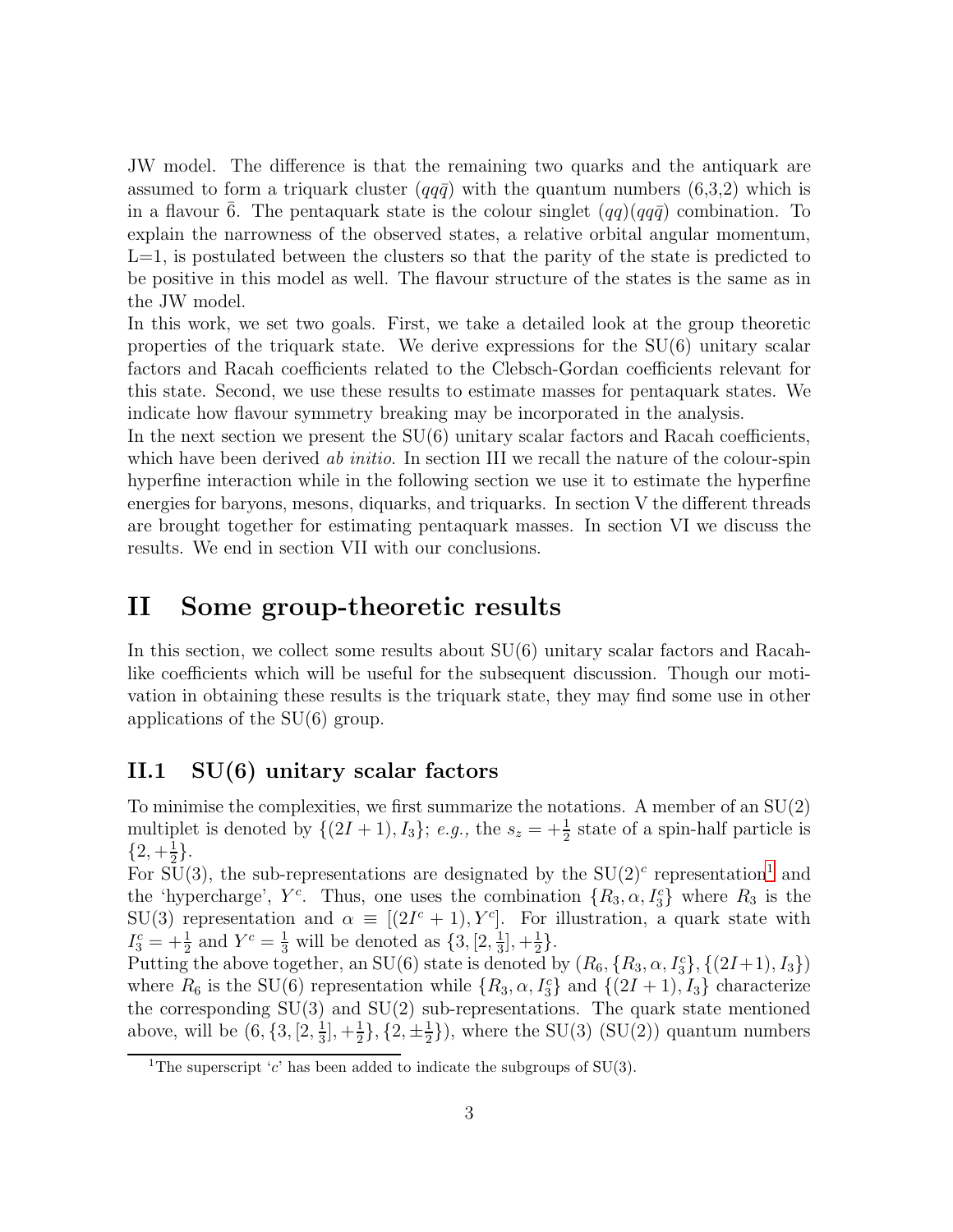are enclosed in the first (second) braces. In most of the following, it will be possible to suppress  $\alpha$ ,  $I_3^c$  and  $I_3 - e.g.$ , the quark state  $\equiv (6,3,2)$ . This is because the unitary scalar factors and the Racah coefficients are independent of  $\alpha$ ,  $I_3^c$  and  $I_3$ .

The SU(6) unitary scalar factors are generalisations of the SU(3) isoscalar factors. The Clebsch-Gordan (CG) coefficients of SU(2) are well known. If  $i \otimes j = k \oplus \ldots$ , where  $i, j, k$  are SU(2) representations, we use  $CG(SU(2)_{i,j,k})$  as an abbreviation for the usual  $C^{i,j,k}_{i_3,i_3}$  $_{i_3,j_3,k_3}^{a,j,k}$  [\[10\]](#page-16-3).

Using the  $SU(2)$  submultiplets within an  $SU(3)$  representation, the CG coefficients for SU(3) can be expressed in terms of products of isoscalar factors and SU(2) CG coefficients. Schematically, for the case  $P \otimes Q = R \oplus ...$ 

$$
CG(SU(3)_{P,Q,R}) = \begin{bmatrix} P & Q & R \\ \alpha_P & \alpha_Q & \alpha_R \end{bmatrix} \times CG(SU(2)_{I_P,I_Q,I_R}), \tag{1}
$$

where the  $\alpha_i$ ,  $i = P, Q, R$  indicate the sub-representations of the SU(3) representations  $P, Q, R$ . The first factor on the right-hand-side is the SU(3) isoscalar factor. It is independent of  $I_{P3}$ ,  $I_{Q3}$ ,  $I_{R3}$ . Tables of SU(3) isoscalar factors have been available for  $\log |11|$ .

Similarly, in SU(6), if  $X \otimes Y = Z \oplus \ldots$  then

$$
CG(SU(6)_{X,Y,Z}) = \begin{bmatrix} X & Y & Z \\ (P_X, I_X) & (P_Y, I_Y) & (P_Z, I_Z) \end{bmatrix}
$$

$$
\times CG(SU(3)_{P_X, P_Y, P_Z}) \times CG(SU(2)_{I_X, I_Y, I_Z}).
$$
(2)

Here, the first factor on the right-hand-side is an  $SU(6)$  unitary scalar factor – the generalization of the SU(3) isoscalar factor.  $P_X(I_X)$  indicates the SU(3) (SU(2)) subrepresentation within the  $SU(6)$  multiplet X.

Since the triquark state is made out of two quarks  $(q_1, q_2)$  and an antiquark  $(\bar{q}_3)$ , the following  $SU(6)$  combinations arise:

$$
qq \text{ state}: \quad 6 \otimes 6 = 21 \oplus 15 \tag{3}
$$

$$
qq\bar{q} \text{ state}: \quad 21 \otimes \bar{6} = 120 \oplus 6_1^{\phi}, \quad 15 \otimes \bar{6} = 84 \oplus 6_2^{\phi}.
$$
 (4)

or, alternatively,

$$
q\bar{q} \text{ state}: \quad 6 \otimes \bar{6} = 35 \oplus 1 \tag{5}
$$

<span id="page-3-0"></span>
$$
q\bar{q}q \text{ state}: 35 \otimes 6 = 120 \oplus 84 \oplus 6_1^{\psi}, 1 \otimes 6 = 6_2^{\psi}.
$$
 (6)

The superscripts  $\phi$  and  $\psi$  will be clarified in the next subsection where we identify the Racah coefficients which relate  $(6^\phi_1, 6^\phi_2)$  $_2^\phi)$  to  $(6^\psi_1, 6^\psi_2)$  $_{2}^{\psi}).$ 

For the purpose of the triquark, the SU(6) CG coefficients for the product  $21 \otimes \bar{6} = 120$  $\oplus$  6 are necessary. We have not been able to find the SU(6) unitary scalar factors for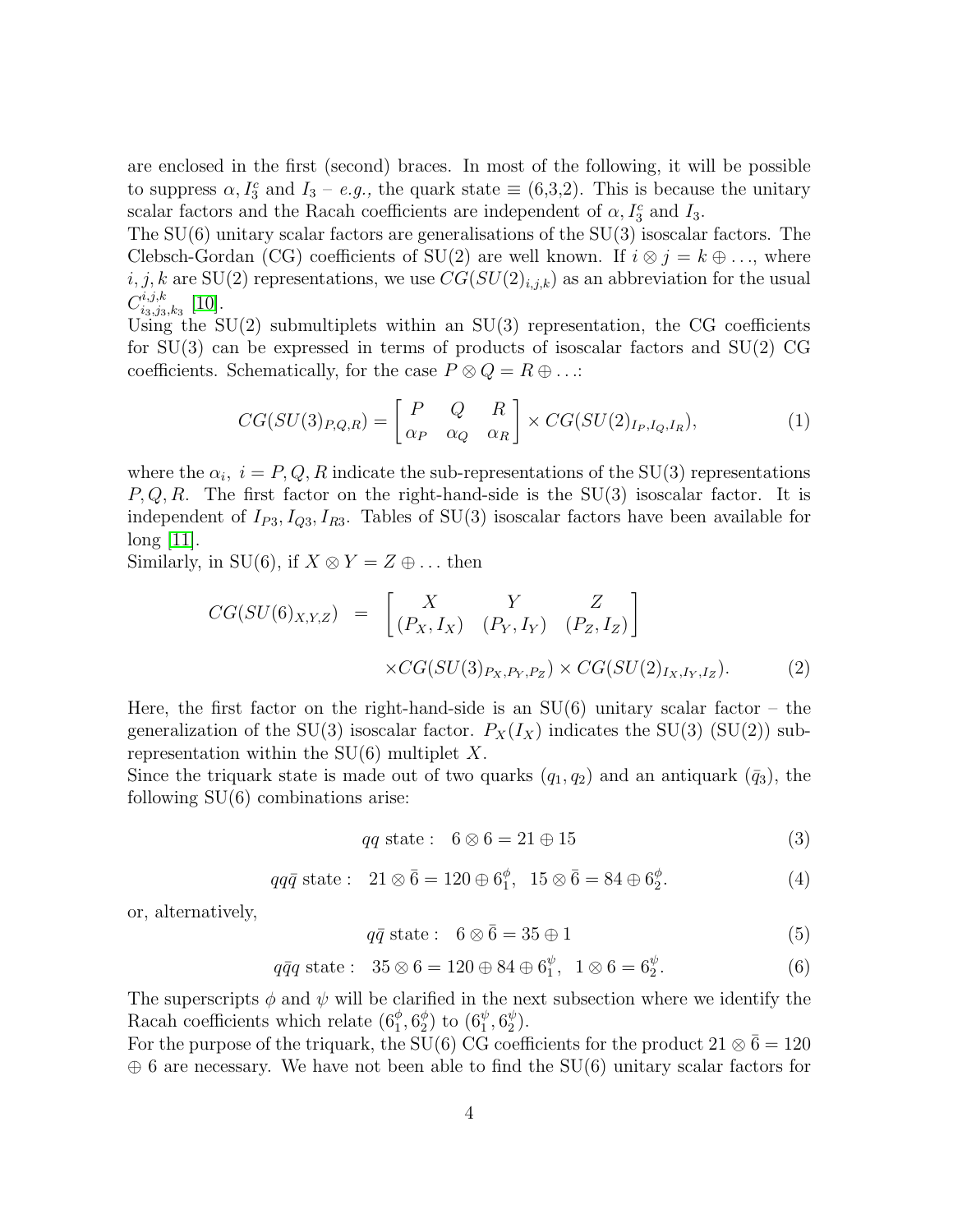this product in the published literature [\[12\]](#page-16-5). Here, therefore, their ab initio calculated values are presented. We follow the generalized Condon-Shortley phase convention [\[13\]](#page-16-6) and obtain:

<span id="page-4-0"></span>
$$
\begin{bmatrix} 21 & \overline{6} & 6 \\ (6,3) & (\overline{3},2) & (3,2) \end{bmatrix} = \sqrt{\frac{6}{7}}, \quad \begin{bmatrix} 21 & \overline{6} & 6 \\ (\overline{3},1) & (\overline{3},2) & (3,2) \end{bmatrix} = \sqrt{\frac{1}{7}}.
$$
 (7)

Also,

<span id="page-4-1"></span>
$$
\begin{bmatrix} 21 & \overline{6} & 120 \\ (6,3) & (\overline{3},2) & (3,2) \end{bmatrix} = \sqrt{\frac{1}{7}}, \quad \begin{bmatrix} 21 & \overline{6} & 120 \\ (\overline{3},1) & (\overline{3},2) & (3,2) \end{bmatrix} = -\sqrt{\frac{6}{7}}.
$$
 (8)

For the sake of completeness, the SU(6) unitary scalar factors for the case 15  $\otimes$   $\bar{6}$  = 84 ⊕ 6 are:

<span id="page-4-2"></span>
$$
\begin{bmatrix} 15 & \overline{6} & 6 \\ (6,1) & (\overline{3},2) & (3,2) \end{bmatrix} = \sqrt{\frac{2}{5}}, \quad \begin{bmatrix} 15 & \overline{6} & 6 \\ (\overline{3},3) & (\overline{3},2) & (3,2) \end{bmatrix} = \sqrt{\frac{3}{5}}.
$$
 (9)

and

<span id="page-4-3"></span>
$$
\begin{bmatrix} 15 & \overline{6} & 84 \\ (6,1) & (\overline{3},2) & (3,2) \end{bmatrix} = \sqrt{\frac{3}{5}}, \quad \begin{bmatrix} 15 & \overline{6} & 84 \\ (\overline{3},3) & (\overline{3},2) & (3,2) \end{bmatrix} = -\sqrt{\frac{2}{5}}.
$$
 (10)

### II.2 Racah coefficients for the triquark cluster

#### II.2.1  $SU(2)$  and  $SU(3)$

In this subsection, after recapitulating the concept of Racah coefficients, using angular momentum as an illustration, the necessary results useful for the triquark case are presented.

When three angular momenta  $j_1, j_2, j_3$  are added, one can obtain the same final angular momentum j by, for example, (a) combining  $j_1$  and  $j_2$  first to get  $j_{12}$  and adding  $j_3$  to it, or by (b) first adding  $j_1$  and  $j_3$  to obtain  $j_{13}$  and then combining it with  $j_2$ , or by (c) adding  $j_2$  and  $j_3$  to obtain  $j_{23}$  and then adding  $j_1$  to it. The states of the representation j obtained by these three different routes, may be denoted by  $|j_1, j_2, j_3; j_{12}, j, m\rangle$ ,  $|j_1, j_2, j_3; j_{13}, j, m\rangle$ , and  $|j_1, j_2, j_3; j_{23}, j, m\rangle$ , respectively. These three sets of states are related to each other by unitary transformations whose coefficients,  $U$ , are called the normalized Racah coefficients. For example,

$$
U(j_1, j_2, j_3, j; j_{12}, j_{13}) = \langle j_1, j_2, j_3; j_{12}, j, m | j_1, j_2, j_3; j_{13}, j, m \rangle.
$$
 (11)

The triquark state is of the structure  $(q_1q_2\bar{q}_3)$ . Since the quarks (antiquarks) transform as 6  $(\bar{6})$  of colour-spin SU(6), for the analysis of these states one requires the Racah coefficients for SU(6) for the product  $6 \times 6 \times 6$ .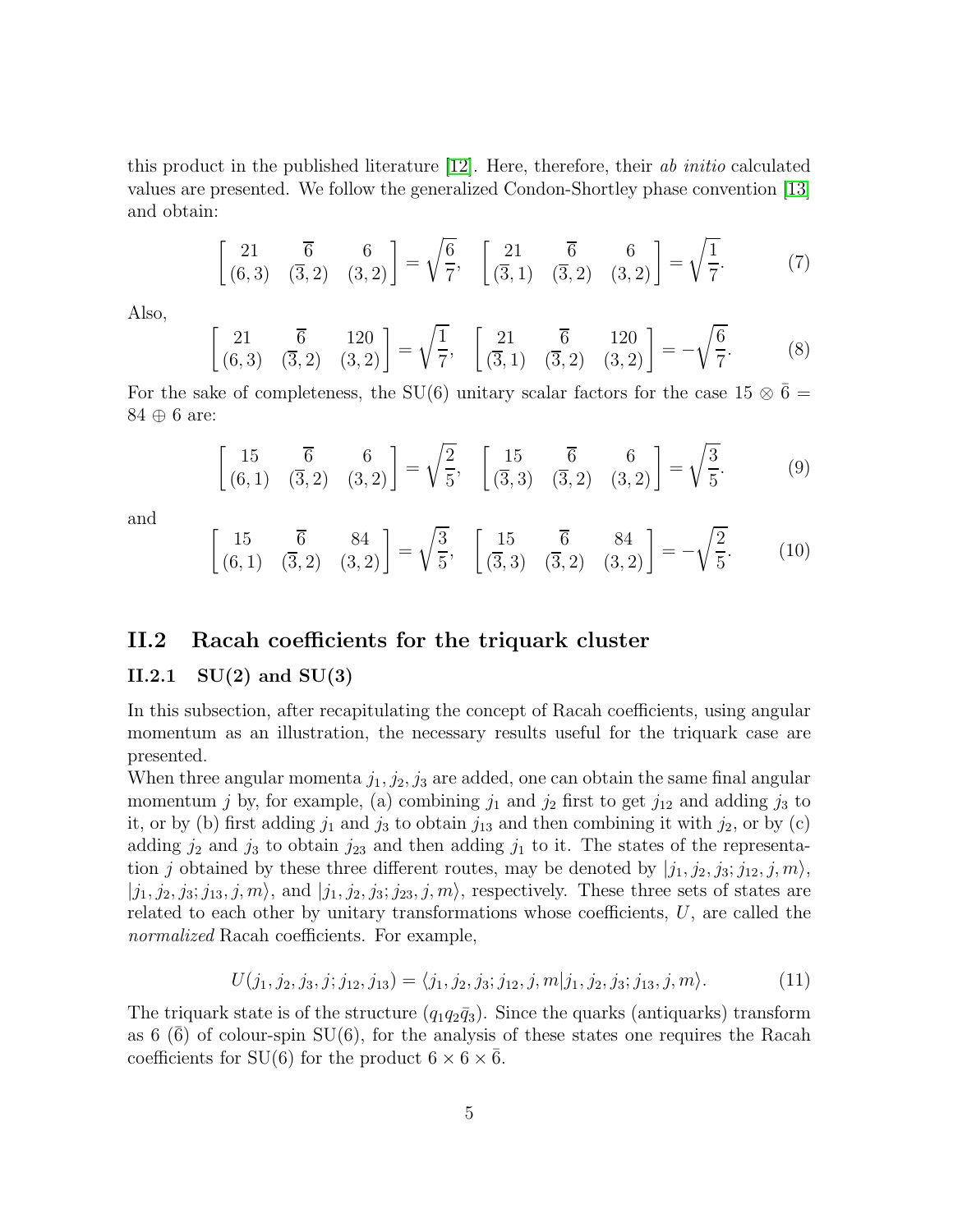For most purposes, it actually suffices if one has the colour  $SU(3)$  and spin  $SU(2)$  Racah coefficients.

The same final triquark state may be reached by first combining  $q_1$  and  $q_2$  (colour:  $3 \times 3 = \overline{3} + 6$  and spin:  $2 \times 2 = 3 + 1$  and then combining with each of these possibilities the antiquark state  $\bar{q}_3$ . An alternate way of obtaining the same state is to first pair  $q_1$  with  $\bar{q}_3$  (colour:  $3 \times \bar{3} = 8+1$  and spin:  $2 \times 2 = 3+1$ ) and then adjoining  $q_2$ to the result. A third possibility is obtained by interchanging  $q_1 \leftrightarrow q_2$  in the previous alternative.

We concentrate, in the interest of the pentaquark application, on the triqark state which transforms like a colour  $SU(3)$  triplet and an  $SU(2)$  doublet. The basis states in this sector may be denoted as:

<span id="page-5-2"></span>
$$
\begin{pmatrix} |\phi_1\rangle \\ |\phi_2\rangle \\ |\phi_3\rangle \\ |\phi_4\rangle \end{pmatrix} \equiv \begin{pmatrix} |(q_1q_2)^{\frac{3}{4}}_{1}(\bar{q}_3)^{\frac{3}{2}}_{2}(3,2) \\ |(q_1q_2)^{6}_{1}(\bar{q}_3)^{\frac{3}{2}}_{2}(3,2) \\ |(q_1q_2)^{\frac{3}{4}}_{3}(\bar{q}_3)^{\frac{3}{2}}_{2}(3,2) \\ |(q_1q_2)^{6}_{3}(\bar{q}_3)^{\frac{3}{2}}_{2}(3,2) \end{pmatrix}
$$
(12)

and

$$
\begin{pmatrix} |\psi_1\rangle \\ |\psi_2\rangle \\ |\psi_3\rangle \\ |\psi_4\rangle \end{pmatrix} \equiv \begin{pmatrix} |(q_1\bar{q}_3)_1^1(q_2)_2^3\rangle_{(3,2)} \\ |(q_1\bar{q}_3)_1^8(q_2)_2^3\rangle_{(3,2)} \\ |(q_1\bar{q}_3)_3^1(q_2)_2^3\rangle_{(3,2)} \\ |(q_1\bar{q}_3)_3^8(q_2)_2^3\rangle_{(3,2)} \end{pmatrix}, \quad \begin{pmatrix} |\chi_1\rangle \\ |\chi_2\rangle \\ |\chi_3\rangle \\ |\chi_4\rangle \end{pmatrix} \equiv \begin{pmatrix} |(q_2\bar{q}_3)_1^1(q_1)_2^3\rangle_{(3,2)} \\ |(q_2\bar{q}_3)_1^8(q_1)_2^3\rangle_{(3,2)} \\ |(q_2\bar{q}_3)_3^1(q_1)_2^3\rangle_{(3,2)} \end{pmatrix} . \tag{13}
$$

The notation used here, for example, is that the triquark state with  $SU(3)$   $SU(2)$ multiplicity  $c'$  (s') obtained through the diquark combination  $(q_1q_2)$  with SU(3) and  $\text{SU}(2)$  multiplicity c and s, respectively, is represented as  $|(q_1q_2)_s^c(\bar{q}_3)_2^{\bar{3}}\rangle_{(c',s')}$ .

These possibilities are related by Racah-like coefficients which are found by explicit calculation to be:

<span id="page-5-0"></span>
$$
\begin{pmatrix} |\phi_1\rangle \\ |\phi_2\rangle \\ |\phi_3\rangle \\ |\phi_4\rangle \end{pmatrix} = \begin{pmatrix} -\frac{1}{2\sqrt{3}} & \frac{1}{\sqrt{6}} & \frac{1}{2} & -\frac{1}{\sqrt{2}} \\ \frac{1}{\sqrt{6}} & \frac{1}{2\sqrt{3}} & -\frac{1}{\sqrt{2}} & -\frac{1}{2} \\ \frac{1}{2} & -\frac{1}{\sqrt{2}} & \frac{1}{2\sqrt{3}} & -\frac{1}{\sqrt{6}} \\ -\frac{1}{\sqrt{2}} & -\frac{1}{2} & -\frac{1}{\sqrt{6}} & -\frac{1}{2\sqrt{3}} \end{pmatrix} \begin{pmatrix} |\psi_1\rangle \\ |\psi_2\rangle \\ |\psi_3\rangle \\ |\psi_4\rangle \end{pmatrix}
$$
(14)

and

<span id="page-5-1"></span>
$$
\begin{pmatrix}\n|\phi_1\rangle \\
|\phi_2\rangle \\
|\phi_3\rangle \\
|\phi_4\rangle\n\end{pmatrix} = \begin{pmatrix}\n-\frac{1}{2\sqrt{3}} & \frac{1}{\sqrt{6}} & \frac{1}{2} & -\frac{1}{\sqrt{2}} \\
-\frac{1}{\sqrt{6}} & -\frac{1}{2\sqrt{3}} & \frac{1}{\sqrt{2}} & \frac{1}{2} \\
-\frac{1}{2} & \frac{1}{\sqrt{2}} & -\frac{1}{2\sqrt{3}} & \frac{1}{\sqrt{6}} \\
-\frac{1}{\sqrt{2}} & -\frac{1}{2} & -\frac{1}{\sqrt{6}} & -\frac{1}{2\sqrt{3}}\n\end{pmatrix}\begin{pmatrix}\n|\chi_1\rangle \\
|\chi_2\rangle \\
|\chi_3\rangle \\
|\chi_4\rangle\n\end{pmatrix}.
$$
\n(15)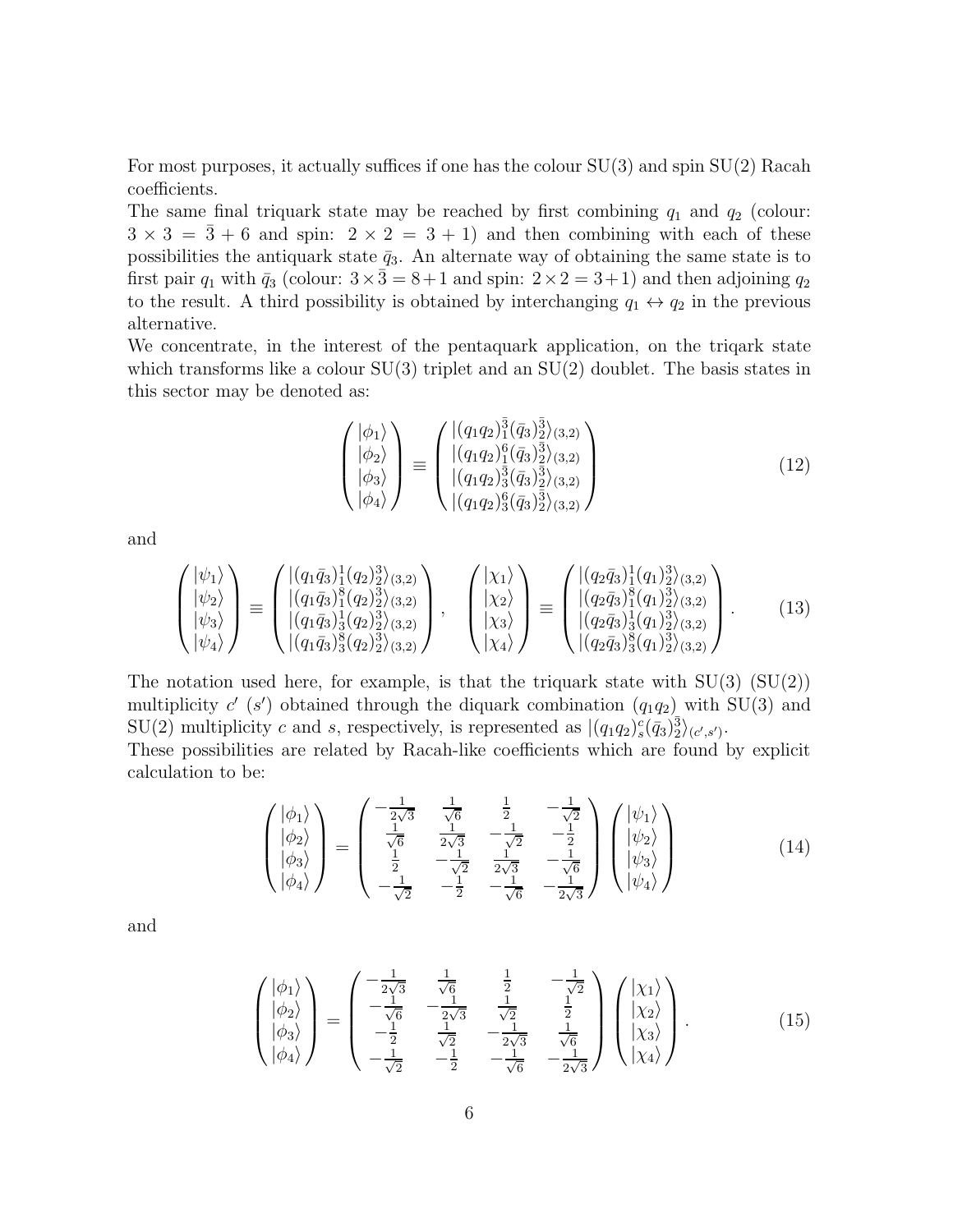#### II.2.2 SU(6) Racah coefficients

One can use the unitary scalar factors in eqs.  $(7) - (8)$  $(7) - (8)$  to write:

<span id="page-6-0"></span>
$$
|q_1 q_2 \bar{q}_3\rangle_{(6_1^{\phi},3,2)} = \sqrt{\frac{6}{7}} |\phi_4\rangle + \sqrt{\frac{1}{7}} |\phi_1\rangle, \quad |q_1 q_2 \bar{q}_3\rangle_{(120,3,2)} = \sqrt{\frac{1}{7}} |\phi_4\rangle - \sqrt{\frac{6}{7}} |\phi_1\rangle. \quad (16)
$$

From eqs.  $(9)$  -  $(10)$  the states obtained if the diquarks are in the 15 of SU(6) are:

<span id="page-6-1"></span>
$$
|q_1 q_2 \bar{q}_3\rangle_{(6_2^{\phi},3,2)} = \sqrt{\frac{2}{5}} |\phi_2\rangle + \sqrt{\frac{3}{5}} |\phi_3\rangle, \quad |q_1 q_2 \bar{q}_3\rangle_{(84,3,2)} = \sqrt{\frac{3}{5}} |\phi_2\rangle - \sqrt{\frac{2}{5}} |\phi_3\rangle. \tag{17}
$$

Using eq. [\(14\)](#page-5-0) one then has:

$$
|q_1 q_2 \bar{q}_3\rangle_{(6_1^{\phi},3,2)} = -\sqrt{\frac{7}{12}}|\psi_1\rangle - \sqrt{\frac{2}{21}}|\psi_2\rangle - \sqrt{\frac{1}{28}}|\psi_3\rangle - \sqrt{\frac{2}{7}}|\psi_4\rangle
$$
 (18)

and

$$
|q_1 q_2 \bar{q}_3\rangle_{(6_2^{\phi},3,2)} = \sqrt{\frac{5}{12}} |\psi_1\rangle - \sqrt{\frac{2}{15}} |\psi_2\rangle - \sqrt{\frac{1}{20}} |\psi_3\rangle - \sqrt{\frac{2}{5}} |\psi_4\rangle
$$
 (19)

Thus, one arrives at the Racah coefficients:

$$
\begin{pmatrix}\n\left|\left(6_1^{\phi},3,2\right)\right\rangle \\
\left|\left(6_2^{\phi},3,2\right)\right\rangle\n\end{pmatrix} = \begin{pmatrix}\n\sqrt{\frac{5}{12}} & -\sqrt{\frac{7}{12}} \\
\sqrt{\frac{7}{12}} & \sqrt{\frac{5}{12}}\n\end{pmatrix}\n\begin{pmatrix}\n\left|\left(6_1^{\psi},3,2\right)\right\rangle \\
\left|\left(6_2^{\psi},3,2\right)\right\rangle\n\end{pmatrix} \tag{20}
$$

The non-trivial unitary scalar factors corresponding to eq. [\(6\)](#page-3-0) can be written as:

$$
\begin{bmatrix} 35 & 6 & \alpha \\ i & (3,2) & (3,2) \end{bmatrix} = U_{i,\alpha},\tag{21}
$$

with  $i = 1, 2, 3$  corresponding to (8,1), (1,3), and (8,3) while  $\alpha = 1, 2, 3$  to 120, 84, and  $6^\psi_1$  $j<sub>1</sub>$ . Then,

$$
U = \begin{pmatrix} -\sqrt{\frac{9}{28}} & -\sqrt{\frac{8}{21}} & \sqrt{\frac{25}{84}}\\ \sqrt{\frac{9}{20}} & -\sqrt{\frac{8}{15}} & -\sqrt{\frac{1}{60}}\\ -\sqrt{\frac{8}{35}} & -\sqrt{\frac{3}{35}} & -\sqrt{\frac{24}{35}} \end{pmatrix},
$$
(22)

Now we turn to the application of these results to the pentaquark.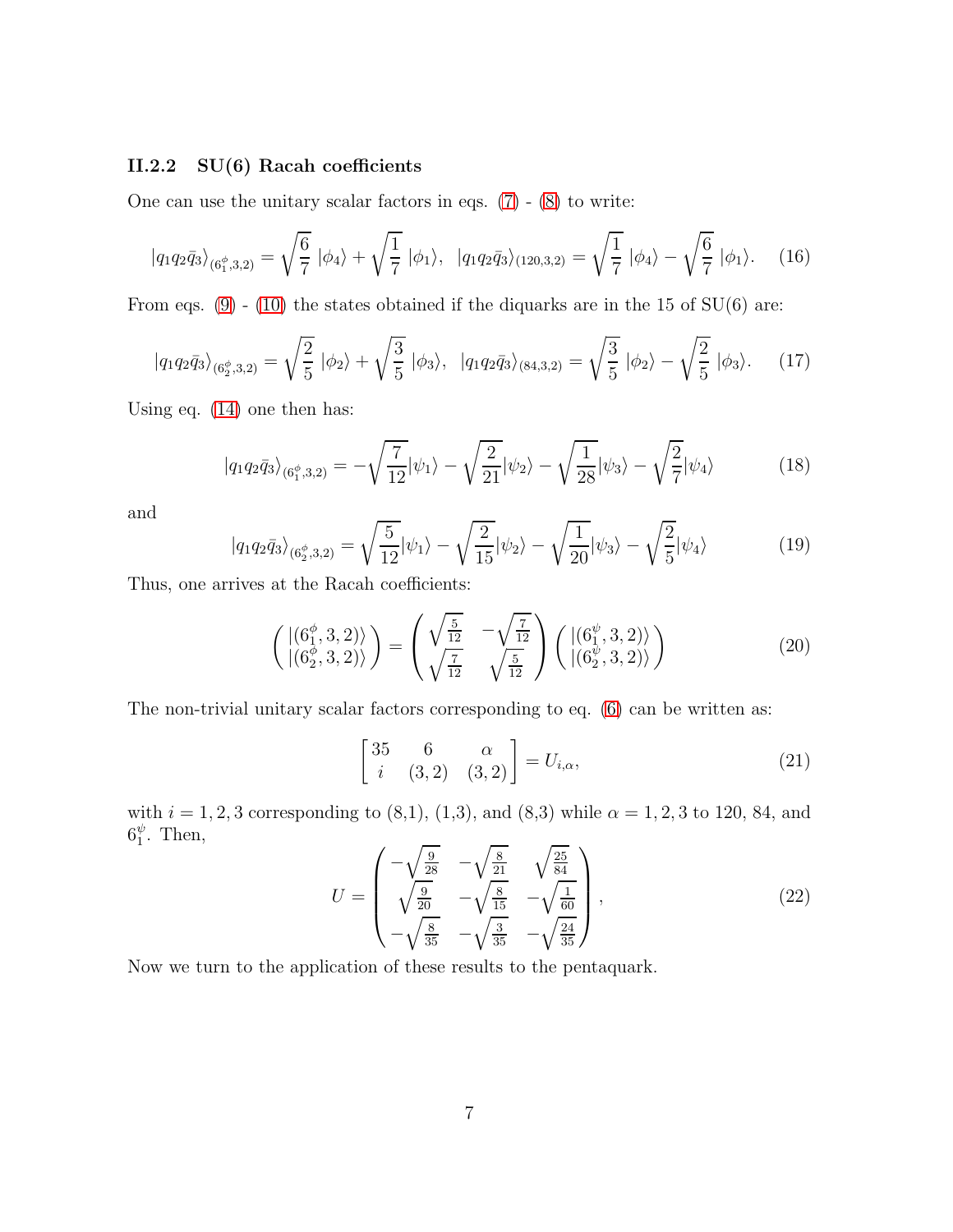## III Colour-spin hyperfine interaction

Besides colour electric forces between all quarks and antiquarks, there exists a colourspin hyperfine (colour magnetic) interaction [\[14\]](#page-16-7). In the KL model, it is assumed that this interaction is operative inside the clusters but, due to the larger separation, the hyperfine interaction between clusters is negligible<sup>[2](#page-7-0)</sup>. The colour-spin SU(6) hyperfine interaction energy is:

<span id="page-7-2"></span>
$$
V = -\sum_{i>j} v_{ij} (\vec{\sigma_i} \cdot \vec{\sigma_j}) (\vec{\lambda_i} \cdot \vec{\lambda_j}).
$$
\n(23)

Here,  $\vec{\sigma}$  and  $\vec{\lambda}$  are the Pauli and Gell-Mann matrices, and i and j run over the constituent quarks and antiquarks. The common practice is to take  $v_{ij} \equiv v$  (flavour symmetry).  $v$  captures information about the radial dependence of the bound state wave-function. For a composite system of  $n_q$  quarks and  $n_{\bar{q}}$  antiquarks, the hyperfine energy contribution is given by:

<span id="page-7-1"></span>
$$
E_{hyp} = [D(q + \bar{q}) - 2D(q) - 2D(\bar{q}) + 16(n_q + n_{\bar{q}})]\nu/2,
$$
\n(24)

where

$$
D(R_6, R_3, s) = C_6(R_6) - C_3(R_3) - \frac{8}{3}s(s+1).
$$
 (25)

 $C_6$  and  $C_3$  are the quadratic Casimir operators of SU(6) and SU(3) respectively, and s, is the spin of the state. The effect of this hyperfine interaction on multiquark exotic states has been a topic of research over several decades [\[16,](#page-16-8) [17\]](#page-16-9).

The mass estimate for the pentaquark proceeds along the following pattern. There are three contributions: (a) the masses of the constituent quarks, (b) the colour-spin hyperfine energy, and (c) the energy due to the P-wave excitation. The practice has been to estimate (a) from the masses of the decay products, (baryon  $+$  meson), since their quark content is the same as that of the parent; but here the hyperfine interaction contribution to the baryon and meson mass must be first subtracted out, as detailed in section V. Thus, the hyperfine interaction enters directly in (b) and also indirectly in (a) through the way it is extracted.

# IV Hyperfine energies

### IV.1 Mesons and Baryons

As noted, the hyperfine interaction contributions to the meson  $(q\bar{q})$  and baryon  $(q\bar{q})$ masses are required for the estimation of the pentaquark mass. These can be readily

<span id="page-7-0"></span><sup>&</sup>lt;sup>2</sup>Inclusion of the inter-cluster hyperfine interaction has also been considered [\[15\]](#page-16-10).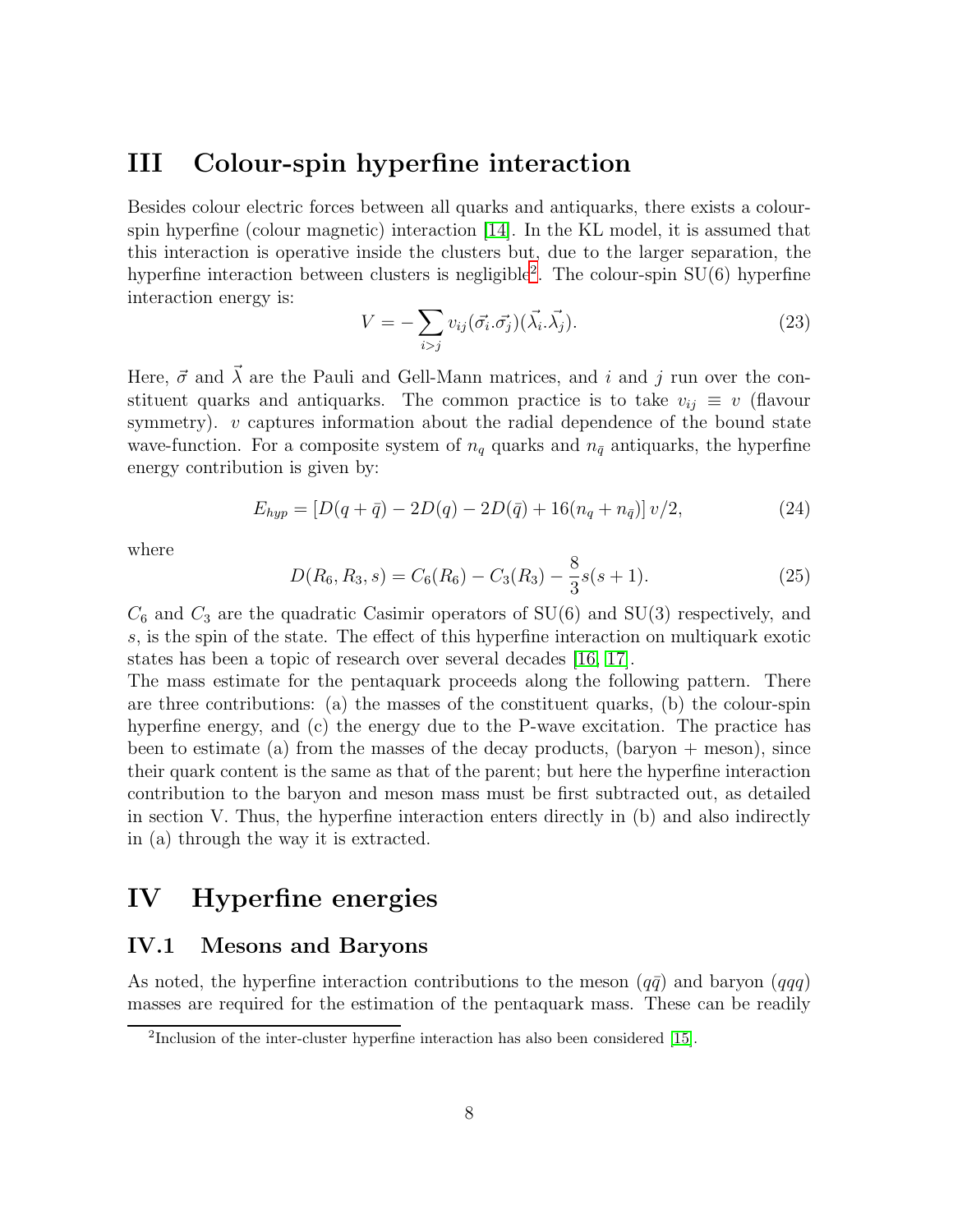calculated using eq. [\(24\)](#page-7-1). For example, in the flavour symmetry limit, one finds:

<span id="page-8-1"></span>
$$
E_{N(70,1,2)} = -8v, \quad E_{\Delta(20,1,4)} = 8v, \quad E_{\pi(1,1,1)} = -16v, \quad E_{\rho(35,1,3)} = \frac{16}{3}v,\tag{26}
$$

where in the parentheses the  $SU(6)$ ,  $SU(3)$ , and  $SU(2)$  properties of the particle have been indicated.

### IV.2 The diquark cluster

As already mentioned, the diquark  $(qq)$  is usually chosen to be in the  $(21,3,1)$  representation which is symmetric in  $SU(6)$ . In addition, a diquark can be in the  $(21,6,3)$ ,  $(15,6,1)$ , and  $(15,3,3)$  but these have higher energy. One finds from eq.  $(24)$  that the hyperfine energies for these four states are:

<span id="page-8-2"></span>
$$
E_{(21,\bar{3},1)} = -8v, \quad E_{(21,6,3)} = -\frac{4}{3}v, \quad E_{(15,6,1)} = 4v, \quad E_{(15,\bar{3},3)} = \frac{8}{3}v. \tag{27}
$$

## IV.3 The triquark cluster

The triquark cluster in the Karliner-Lipkin model is a member of the (6,3,2) multiplet and contains two quarks and an antiquark. The two quarks are assumed to combine to a symmetric 21 of colour-spin SU(6). For SU(6)  $21 \otimes \bar{6} = 6 \oplus 120$ , and the triquark  $(120,3,2)$  carries higher hyperfine energy. If the two quarks are combined in an antisymmetric fashion, producing a 15 of  $SU(6)$ , then<sup>[3](#page-8-0)</sup> the triquark can be in  $(6,3,2)$  or  $(84,3,2)$ .

More important is the fact that in the existing literature, the triquark in the  $(6,3,2)$  is assumed to be made with the two quarks within the cluster forming a  $(21,6,3)$ . In actuality, so long as flavour symmetry of the hyperfine interaction holds, the lowest energy eigenstate of  $SU(6)$  receives contributions from both the  $(21, 6, 3)$  and the  $(21, 3, 1)$ combinations – see eq.  $(7)$  – and this triquark has the form given in the first expression in eq. [\(16\)](#page-6-0). The other possible triquark states are the second expression in eq. [\(16\)](#page-6-0) and the ones in eq. [\(17\)](#page-6-1).

#### IV.3.1 The triquark hyperfine energy

The calculation of the triquark hyperfine energy using eq. [\(24\)](#page-7-1) is complicated by the fact that the operator  $D(q+\bar q)$  and  $D(q)$  do not commute; e.g., in eq. [\(16\)](#page-6-0) an eigenstate of  $D(q + \bar{q})$  is expressed as a linear combination of those of  $D(q)$ .

<span id="page-8-0"></span><sup>&</sup>lt;sup>3</sup>In SU(6),  $15 \otimes \bar{6} = 6 \oplus 84$ . In the absence of flavour symmetry, the triquark is a superposition of these and the 6 and 120 (see later).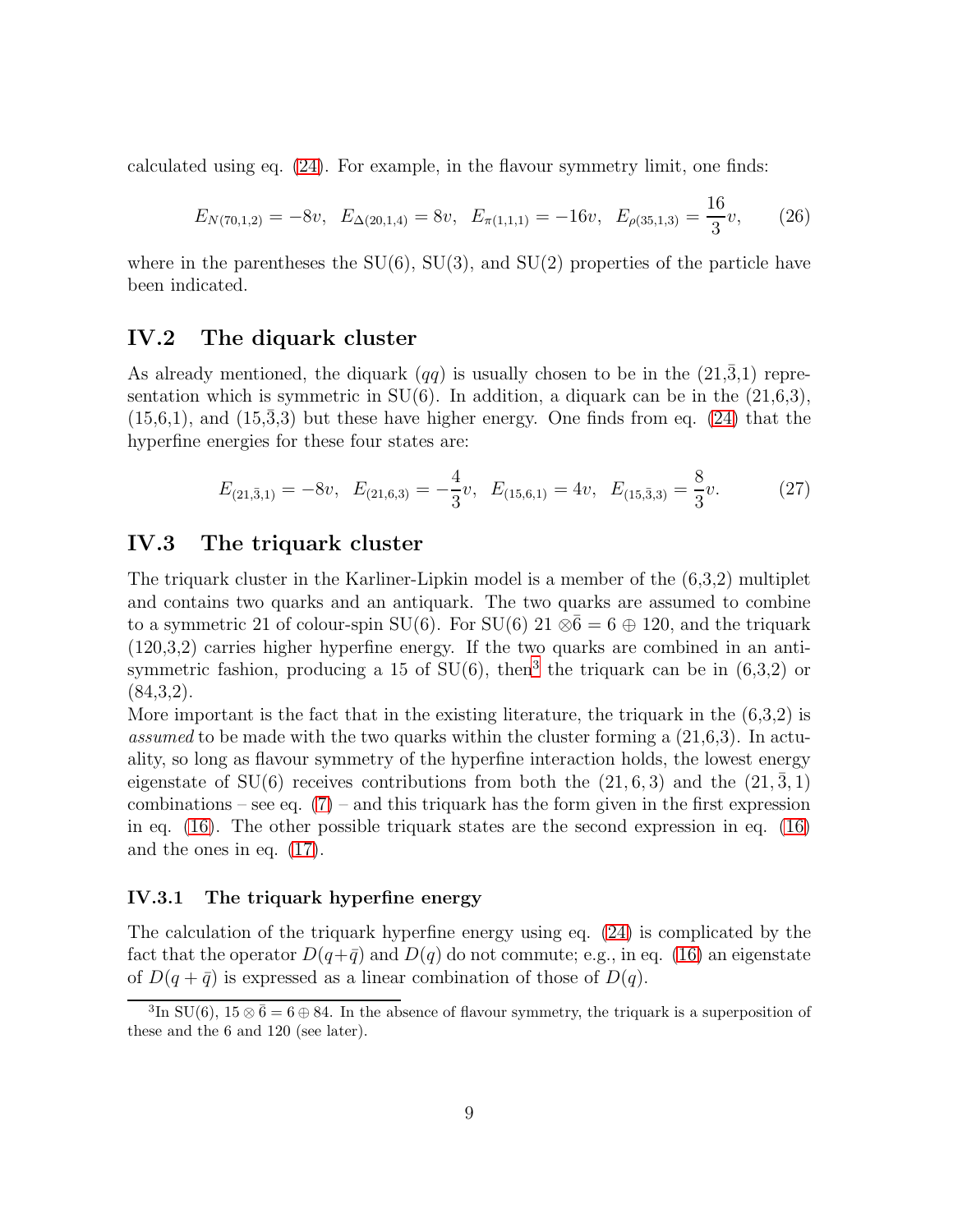To circumvent this difficulty, we use the following procedure. We consider the contribution of eq. [\(23\)](#page-7-2) for the triquark state term by term as:

<span id="page-9-0"></span>
$$
V = V_{12}(\vec{\sigma_1} \cdot \vec{\sigma_2})(\vec{\lambda_1} \cdot \vec{\lambda_2}) + V_{13}(\vec{\sigma_1} \cdot \vec{\sigma_3})(\vec{\lambda_1} \cdot \vec{\lambda_3}) + V_{23}(\vec{\sigma_2} \cdot \vec{\sigma_3})(\vec{\lambda_2} \cdot \vec{\lambda_3}).
$$
 (28)

The hyperfine energy from each term is most readily calculated in the basis where the two contributing quarks/antiquarks are first combined [\[18\]](#page-16-11); i.e., corresponding to the three terms in the r.h.s. of eq. [\(28\)](#page-9-0) these are the  $|\phi\rangle$ ,  $|\psi\rangle$ , and  $|\chi\rangle$  bases of Sec. [II,](#page-2-1) respectively. They are related to each other through eqs. [\(14\)](#page-5-0) and [\(15\)](#page-5-1). In terms of these basis states, one can immediately write down the expectation value of the Hamiltonian in eq.  $(28)$ . Thus<sup>[4](#page-9-1)</sup>, one has:

<span id="page-9-2"></span>
$$
\langle \phi | V | \phi \rangle = \begin{pmatrix} \frac{4}{3}V_{12} + \frac{20}{3}V_{+}^{\phi} & 4\sqrt{2}V_{-}^{\phi} & \frac{10}{\sqrt{3}}V_{-}^{\phi} & 2\sqrt{6}V_{+}^{\phi} \\ 4\sqrt{2}V_{-}^{\phi} & -\frac{8}{3}V_{12} + \frac{8}{3}V_{+}^{\phi} & 2\sqrt{6}V_{+}^{\phi} & \frac{4}{\sqrt{3}}V_{-}^{\phi} \\ \frac{10}{\sqrt{3}}V_{-}^{\phi} & 2\sqrt{6}V_{+}^{\phi} & -4V_{12} & 0 \\ 2\sqrt{6}V_{+}^{\phi} & \frac{4}{\sqrt{3}}V_{-}^{\phi} & 0 & 8V_{12} \end{pmatrix},
$$
 (29)

where  $V_{\pm}^{\phi} = V_{13} \pm V_{23}$ . Analogously,

$$
\langle \psi | V | \psi \rangle = \begin{pmatrix} \frac{8}{3}V_{12} + \frac{2}{3}V_{13} + \frac{28}{3}V_{23} & \frac{16}{3\sqrt{2}}V_{-}^{\psi} & \frac{4}{\sqrt{3}}V_{12} - \frac{14}{\sqrt{3}}V_{23} & \frac{8}{\sqrt{6}}V_{+}^{\psi} \\ \frac{16}{3\sqrt{2}}V_{-}^{\psi} & -\frac{16}{3}V_{13} & \frac{8}{\sqrt{6}}V_{+}^{\psi} & 0 \\ \frac{4}{\sqrt{3}}V_{12} - \frac{14}{\sqrt{3}}V_{23} & \frac{8}{\sqrt{6}}V_{+}^{\psi} & -2V_{13} & 0 \\ \frac{8}{\sqrt{6}}V_{+}^{\psi} & 0 & 0 & 16V_{13} \end{pmatrix}, \quad (30)
$$

where  $V_{\pm}^{\psi} = V_{12} \pm V_{23}$ .  $\langle \chi | V | \chi \rangle$  is similar and is not presented here.

The eigenvalues and eigenvectors of this matrix give the triquark energy and its corresponding group theoretic configuration, respectively.

The method which we follow can be smoothly adopted to the case of flavour symmetry violation by appropriately changing the individual coupling strengths in the three terms of eq. [\(28\)](#page-9-0). In the flavour symmetry limit,  $V_{12} = V_{23} = V_{13} = v$ , whence  $V_{-}^{\phi} = V_{-}^{\psi} = 0$ . It is seen from eq. [\(29\)](#page-9-2) that  $(\phi_1, \phi_4)$  decouple from  $(\phi_2, \phi_3)$  in this limit.

## V Pentaquark masses

## V.1 Hyperfine interaction couplings

Needless to say, the strength of the colour-spin hyperfine interaction,  $v$ , is an important ingredient of the pentaquark mass estimation. The procedure has generally been to

<span id="page-9-1"></span><sup>&</sup>lt;sup>4</sup>This form was noted in [\[18\]](#page-16-11)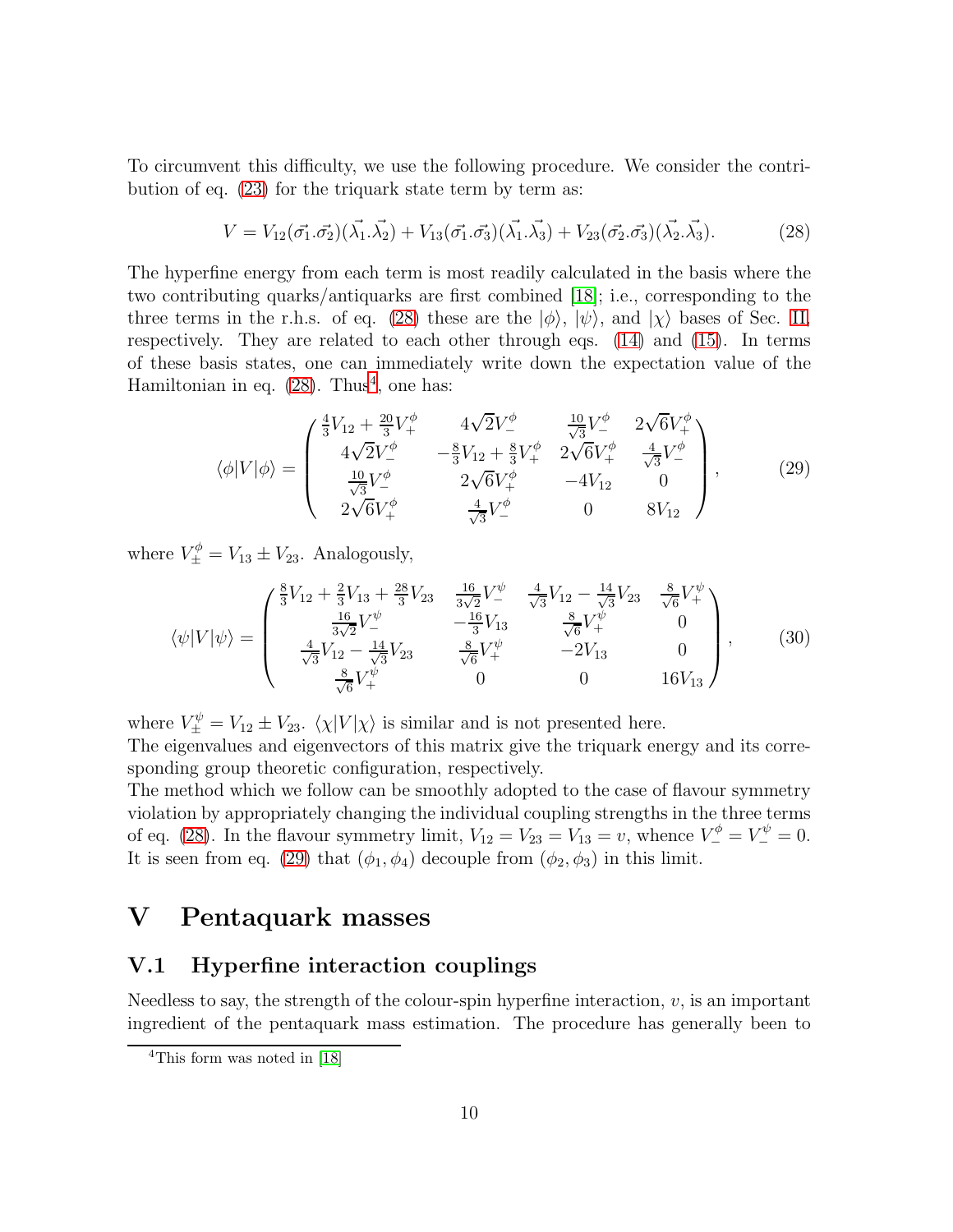assume that it takes a universal value which is estimated by ascribing the  $\Delta - N$  mass splitting to this interaction. Using eq. [\(26\)](#page-8-1),

$$
v_3 = \frac{m_{\Delta} - m_N}{16} \simeq 18.3 \text{ MeV}.
$$
 (31)

While this can be a first approximation, it should be borne in mind that  $v$  is determined by the radial dependence of the bound state wave-function and thus is most likely different for two-body and three-body bound states. Indeed, using eq. [\(26\)](#page-8-1) for the meson sector one has,

<span id="page-10-0"></span>
$$
v_2 = \frac{m_\rho - m_\pi}{64/3} \simeq 29.6 \text{ MeV}.
$$
 (32)

This is actually an overestimate of  $v_2$  since it is well known that the pion mass is too small for a simple quark model interpretation. Eq. [\(32\)](#page-10-0) is only for the purpose of illustration<sup>[5](#page-10-1)</sup>. However, it does indicate that it may not be unreasonable to expect that  $v_2 \neq v_3$  would give a better approximation to reality. In the following, in addition to discussing the results for the choice  $v_2 = v_3$ , for the sake of comparison, we also use a  $v_2$  for the diquarks different from the  $v_3$  for the triquarks.

## V.2 Flavour symmetry breaking

In the limit of exact flavour symmetry, the splitting between the lowest lying pseudoscalar mesons and the corresponding vector mesons with the same quark content would be flavour independent. A measure of flavour symmetry breaking can be obtained from

<span id="page-10-2"></span>
$$
x_f = \frac{m_{K^*} - m_K}{m_\rho - m_\pi} \simeq 0.63. \tag{33}
$$

This suggests that the hyperfine interaction involving an s-quark or antiquark carries a suppression by the factor  $x_f$ . In eqs. [\(32\)](#page-10-0) and [\(33\)](#page-10-2) the use of  $m_\pi$  makes the precise values inaccurate. To improve upon this, we use the masses of the heavier mesons  $ρ, φ, K<sup>*</sup>, and K. Using eq. (26), the hyperfine contributions for these states are,$  $ρ, φ, K<sup>*</sup>, and K. Using eq. (26), the hyperfine contributions for these states are,$  $ρ, φ, K<sup>*</sup>, and K. Using eq. (26), the hyperfine contributions for these states are,$ respectively,

$$
E_{\rho} = \frac{16}{3}v_2, \quad E_{\phi} = \frac{16}{3}x_{f2}^2v_2, \quad E_{K^*} = \frac{16}{3}x_{f2}v_2, \quad E_K = -16x_{f2}v_2,\tag{34}
$$

Here we have added a subscript to v and  $x<sub>f</sub>$  to indicate that these values of the hyperfine parameters apply for two-quark and/or antiquark systems. Using the masses of the mesons, one can solve for the hyperfine interaction parameters  $(v_2, x_{f2})$  as well as the quark masses. In this manner, one gets:

<span id="page-10-3"></span> $v_2 = 23.62 \text{ MeV}, \quad x_{f2} = 0.782, \quad m_{u,d} = 322 \text{ MeV}, \quad m_s = 471 \text{ MeV}.$  (35)

<span id="page-10-1"></span><sup>&</sup>lt;sup>5</sup>We extract  $v_2$  from heavier mesons in the next subsection.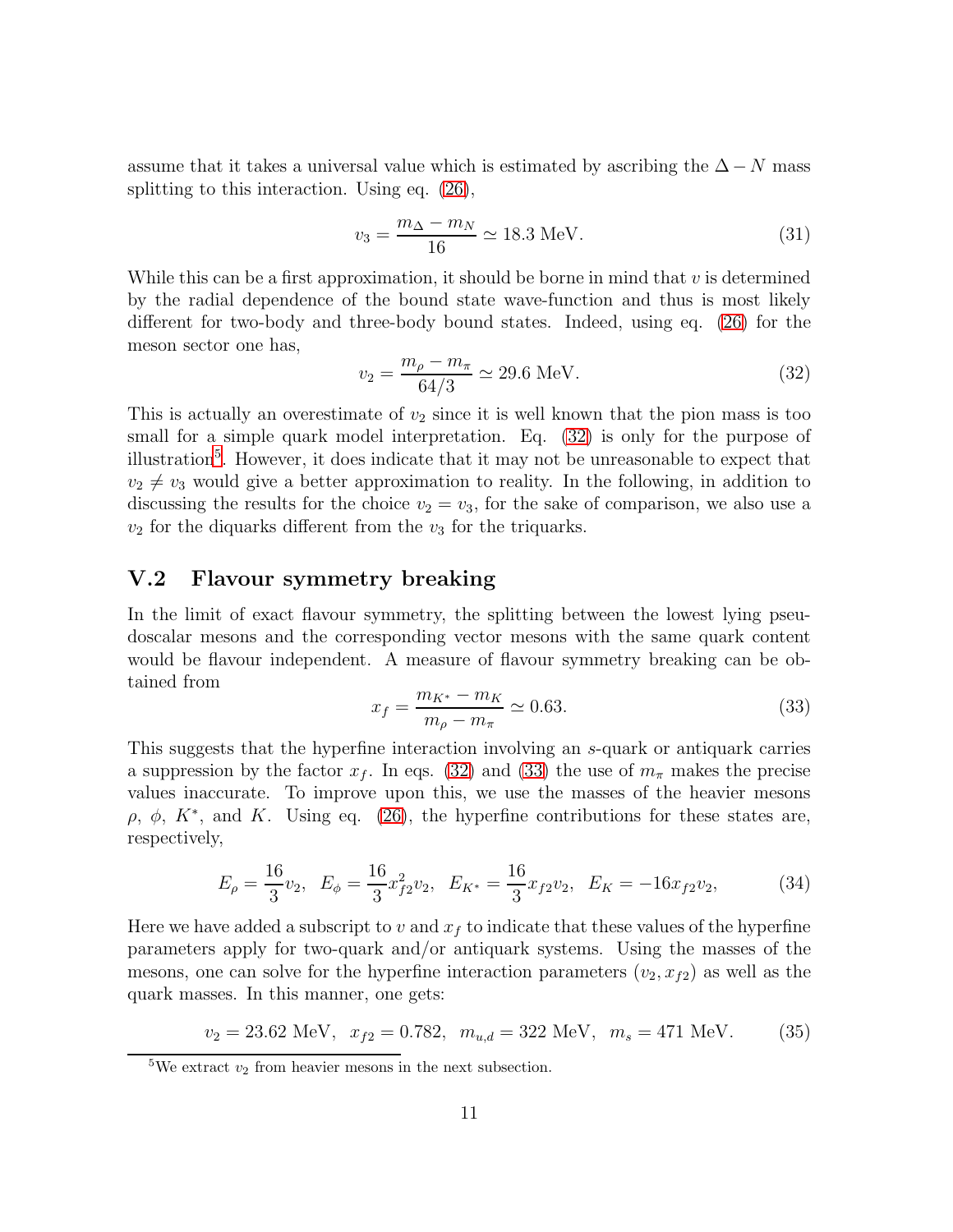These values are used in our subsequent calculations.

There are two three-body systems which enter in this analysis. One is the triquark state and the other the baryon to which the pentaquark decays. Just as for mesons, one can estimate the values of  $v_3$  and  $x_{f3}$  from the  $N - \Delta$  and  $\Sigma - \Sigma^*$  mass splittings which are given by:

$$
E_{\Delta} - E_N = 16v_3, \quad E_{\Sigma^*} - E_{\Sigma} = \frac{16}{3}v_3(2x_{f3} + 1), \quad E_{\Xi^*} - E_{\Xi} = \frac{16}{3}v_3x_{f3}(x_{f3} + 2). \tag{36}
$$

As a consistency check, we use the values so obtained to calculate the  $\Xi - \Xi^*$  splitting and find that the agreement is not satisfactory. Therefore, we use all of the three above splittings to arrive at the best-fit values:

<span id="page-11-2"></span>
$$
v_3 = 17.89 \text{ MeV}, \quad x_{f3} = 0.708. \tag{37}
$$

In the following, these have been used for the triquark and baryons.

#### V.3 P-wave excitation

The energy due to the P-wave excitation can be estimated from the recently observed  $D_s^*$  state at 2317 MeV, which is believed to be an orbital excitation of the state at 2112 MeV. This gives  $6$ 

<span id="page-11-3"></span>
$$
E_P = m_{D_s^*}(P) - m_{D_s^*}(S) \simeq (2317 - 2112) \text{ MeV} = 205 \text{ MeV}.
$$
 (38)

## VI Results

#### VI.1 The flavour antidecuplet and the octet

Putting together the inputs from the previous sections, one can readily obtain the masses of the pentaquark states in the Karliner-Lipkin model. For example, for  $\Theta^+$ , using eqs.  $(26)$  and  $(27)$ :

<span id="page-11-1"></span>
$$
m_{\Theta^+} = \{(m_N + 8v_3) + (m_s + m_q)\} + E_P - 8v_2 + E_{tri}(v_3, x_{f3}),\tag{39}
$$

where the expression in the curly brackets is the contribution from the quark masses. The last (penultimate) term is the hyperfine energy of the triquark (diquark). For other pentaquarks, the r.h.s. in eq. [\(39\)](#page-11-1) has to be appropriately modified to reflect the quark content of the state and, when necessary, deviations from flavour symmetry have to be incorporated in eq. [\(28\)](#page-9-0) to obtain the correct  $E_{tri}(v_3, x_{f3})$ .

<span id="page-11-0"></span><sup>&</sup>lt;sup>6</sup>Alternatively, one might use  $E_P = m_{\Lambda(\frac{1}{2})^-} - m_{\Lambda(\frac{1}{2})^+} \simeq (1406 - 1116) \text{ MeV} = 290 \text{ MeV}$ . This will increase all pentaquark mass estimates below by  $\sim 85$  MeV.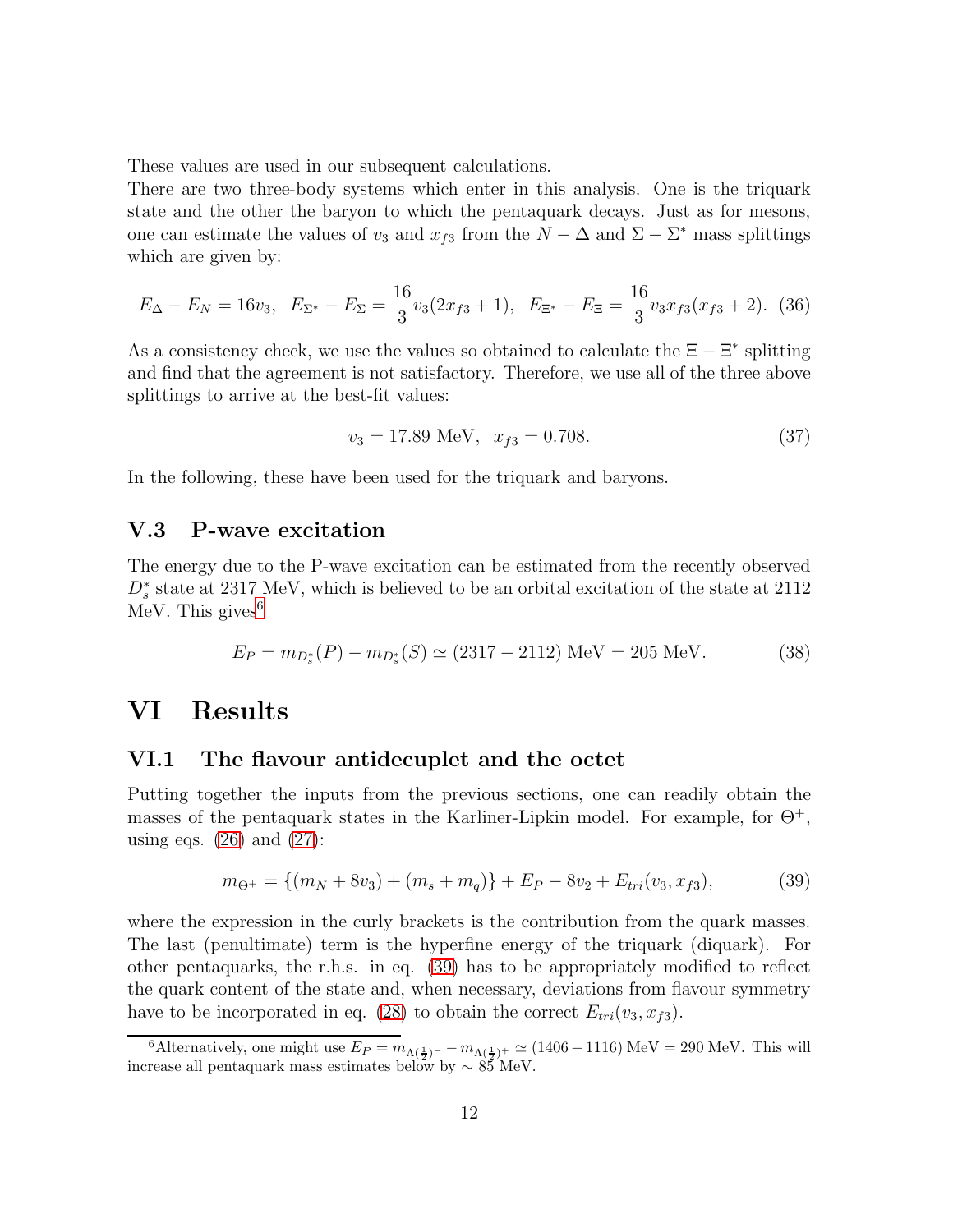| Pentaquark | (in MeV)<br>Mass |           |       |            |      |      |         |
|------------|------------------|-----------|-------|------------|------|------|---------|
| states     | (–)⊣             | $4V_{10}$ | $-10$ | $\Xi_{10}$ | .Vg  |      | $\Xi_8$ |
| Lowest     | 1601             | 1358      | 1626  | .783       | 2057 |      | 2326    |
| Excited    | 789              | 1573      |       | 1966       |      | 2439 | 2512    |

<span id="page-12-1"></span>Table 1: Pentaquark lowest and first colour-spin excited state masses for the reference values of the parameters in eqs. [\(35\)](#page-10-3) and [\(37\)](#page-11-2).

As noted earlier, the pentaquark states fill an octet and an antidecuplet of flavour. Excepting for the three states,  $\Theta^+ \equiv u du d\bar{s}$ ,  $\Xi^{--} \equiv ds ds \bar{u}$ , and  $\Xi^+ \equiv u s u s \bar{d}$ , all other states in the antidecuplet have partners in the octet with identical isospin and hypercharge. In estimating the masses, we have assumed ideal mixing between the partners and ascribed the *lighter* member to the antidecuplet. Note that isospin symmetry is assumed unbroken, so it is enough to present the mass of one member of an isomultiplet. The masses of the pentaquark states at the reference values of the parameters – see eqs.  $(35)$  and  $(37)$  – are given in Table 1.

In Fig. [1,](#page-13-0) in the left panel the antidecuplet pentaquark masses are shown as a function of the flavour symmetry violation parameter  $x_f$ , which assumes the value unity in the symmetry limit. In view of the closeness of the estimates of  $x<sub>f</sub>$  in eqs. [\(35\)](#page-10-3) and [\(37\)](#page-11-2), for this figure we have taken  $x_{f3} = x_{f2} = x_f$ . The triquark interaction strength has been kept fixed at  $v_3 = 17.89$  MeV. The bands arise from a variation of the strength of the diquark hyperfine interaction,  $v_2$ , with the lower edge corresponding to  $v_2 = v_3$ and the upper to  $v_2 = 23.62$  MeV (see eq. [\(35\)](#page-10-3)). For this figure,  $E_P$  has been chosen as 209 MeV, following eq. [\(38\)](#page-11-3). It is observed that the triquark corresponding to the lowest eigenvalue of the hyperfine energy Hamiltonian – eq. [\(29\)](#page-9-2) – is predominantly a combination of the states  $\phi_1$  and  $\phi_4$  (see eq. [\(12\)](#page-5-2)) which are antisymmetric in the quark flavours.

Note that,  $N_{10}$ , the non-strange member of the antidecuplet<sup>[7](#page-12-0)</sup> is predicted to be at a mass of 1355 MeV for  $v_2 = v_3$  which is enhanced to  $\sim 1400$  MeV when  $v_2 = 23.62$  MeV is used. This prediction is independent of the choice of  $x<sub>f</sub>$  since the state does not have strange quarks. For the exotic  $\Xi_{10}^{--}$  state the mass prediction is in the range 1795 – 1825 MeV for  $x_f = 0.7$  to be compared with that of the experimentally observed state at 1862 MeV [\[4\]](#page-15-3).

In the right panel of Fig. [1](#page-13-0) are shown the octet pentaquark masses. The splitting between the masses of the octet states and the corresponding antidecuplet states is seen to be typically around 500-600 MeV. As noted earlier, at the level of these calculations, the masses of the I=1 and I=0 members of the octet with  $S = -1$  are the same. The

<span id="page-12-0"></span><sup>7</sup>This state could have been proposed as a possible interpretation of the Roper resonance at 1440 MeV.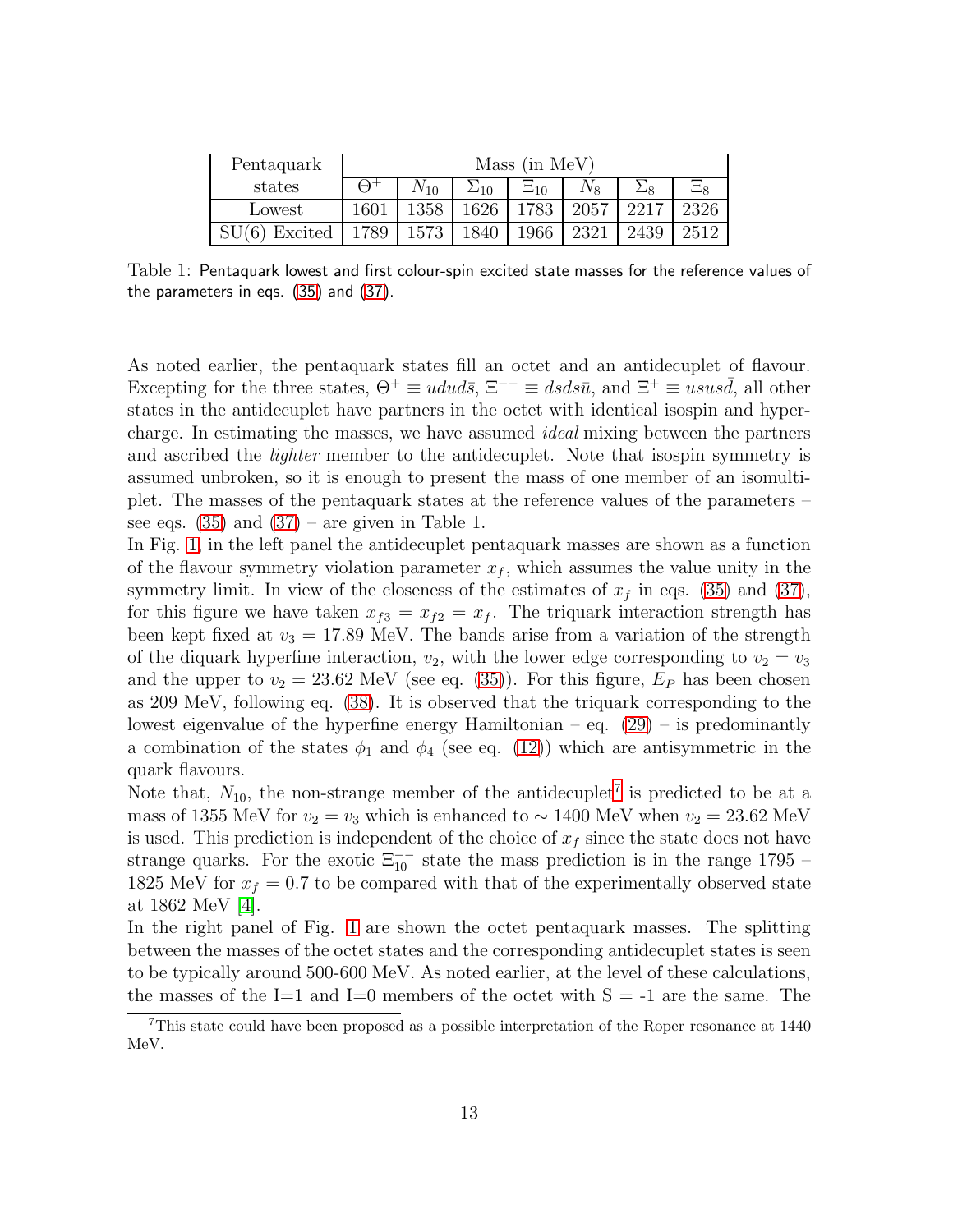

<span id="page-13-0"></span>Figure 1: The dependence of pentaquark masses on the deviation from flavour symmetry  $(x_f = 1)$ . The left (right) panel corresponds to flavour antidecuplet (octet) pentaquarks. The bands are obtained when the diquark hyperfine interaction strength is varied over the range 17.89 MeV  $\leq v_2 \leq 23.62$  MeV (see text).

non-strange neutral state in the octet,  $N_8^0$ , has the quark structure  $(ud\bar{s})(ds)$  and its mass is consequently dependent on  $x_f$ .

A remark needs to be made about the symmetry property of the triquark state for the octet pentaquarks. This feature is most easily brought out from a consideration of the S = -2 member of the octet,  $\Xi_8$ , which has the quark structure  $(us)(ss\bar{s})$ . The diquark is antisymmetric in flavour so its choice is fixed. Unlike all the other states, here the triquark is compelled to have two identical  $(s)$  quarks, besides the antiquark. Consequently, in the notation of section II, it can arise only from a combination of the states  $\phi_2$  and  $\phi_3$  (see eq. [\(12\)](#page-5-2)) which are symmetric in flavour. Obviously, all states in the pentaquark octet will share this feature in the exact flavour  $SU(3)$  limit.

The H1 experiment at HERA found evidence of a possible charmed pentaquark at mass 3099 MeV [\[5\]](#page-15-4). This state has the quantum numbers of a pentaquark with the structure ududc. Including flavour violation ( $x_f = 0.23$  for the  $\bar{c}$  quark) and taking  $v_2 = 23.62$ MeV,  $v_3 = 17.89$  MeV, we find the predicted mass for such a state is 2757 MeV.

## VI.2 Triquark SU(6) excitations

Colour triplet, spin  $\frac{1}{2}$  triquarks come in four varieties. These are the four eigenstates of the hyperfine energy matrix in eq. [\(29\)](#page-9-2). The results presented so far are obtained using the eigenstate with the minimum energy consistent with symmetry requirements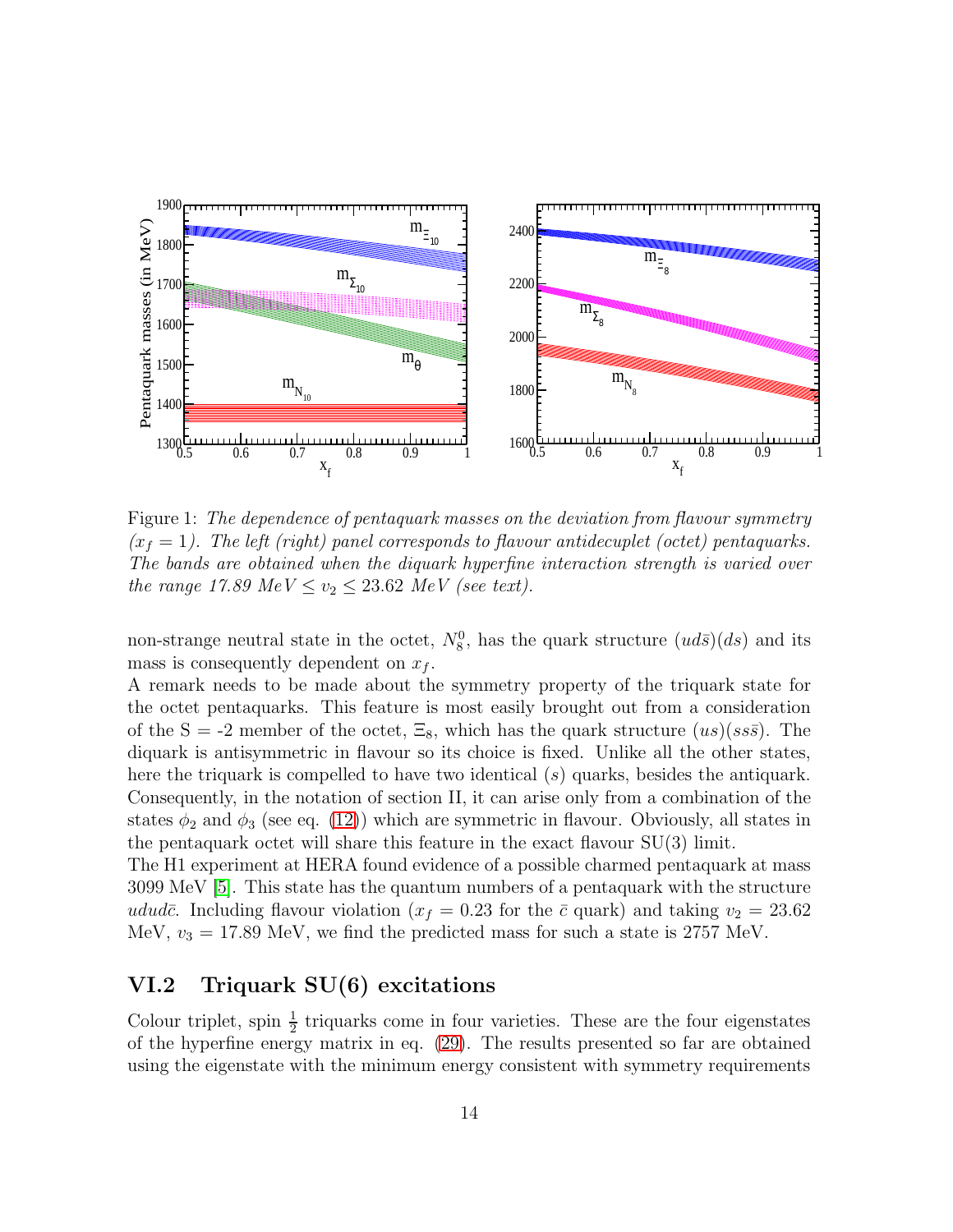– a certain choice of colour-spin assignments for the quark clusters – and leads to the lowest lying pentaquarks. It is evident that the other triquark eigenstate clusters also lead to colour singlet spin  $\frac{1}{2}$  pentaquark states, albeit heavier. How different are the masses in these other cases?

For illustration, we show in Table [1](#page-12-1) the masses of the first excited partners of the antidecuplet and octet pentaquarks for the reference values of the hyperfine interaction parameters. In the flavour symmetry limit  $(x_{f3} = x_{f2} = 1)$ , the spacing between the excited states is independent of the flavour and the lowest and first excited states are separated by 215 MeV (370 MeV) for every member of the antidecuplet (octet).

There is no obvious argument to suppress the production of these additional states. It will be of interest to extend the ongoing searches to look for such  $SU(6)$  colour-spin excited partners, a novelty of QCD and the pentaquark system.

# VII Conclusions

A pentaquark interpretation of the  $\Theta^+$  leads to predictions of several other colour singlet states in a similar mass range which populate an antidecuplet and an octet of flavour SU(3). In this paper, the masses of these pentaquark states have been calculated in a triquark-diquark (Karliner-Lipkin) model with refined estimates, upto first order, of the colour-spin SU(6) hyperfine interaction contributions.

Motivated by the structure of these states, the  $SU(6)$  unitary scalar factors relevant for the  $qq\bar{q}$  triquark structure and the Racah coefficients, not available in the literature, have been calculated *ab initio*. Using these results, the colour-spin  $SU(6)$  hyperfine contributions have been obtained taking two variations from the simplest picture. One of these concerns the deviation from flavour symmetry. The other originates from a possible difference in the strength of the hyperfine interaction for two- and three-quark bound states which can be related to the known splittings in baryonic and mesonic systems. Both of these variations do affect the pentaquark mass predictions. An element of uncertainty is introduced in these mass estimates by the P-wave excitation energy for which we have used the information from the D-meson system.

The triquark states within the antidecuplet and the octet are chosen, for good reason, to be the lowest eigenstate of the hyperfine energy Hamiltonian satisfying symmetry requirements. The other eigenstates are possible triquark states of SU(6) colour-spin excitations. The masses of colour singlet, spin  $\frac{1}{2}$  pentaquarks resulting from these triquark excitations have also been estimated.

Irrespective of whether the claimed observation of the  $\Theta^+$  baryon is vindicated or not, pentaquarks can prove to be the tip of a revealing iceberg of new hadronic states illuminating novel facets of QCD.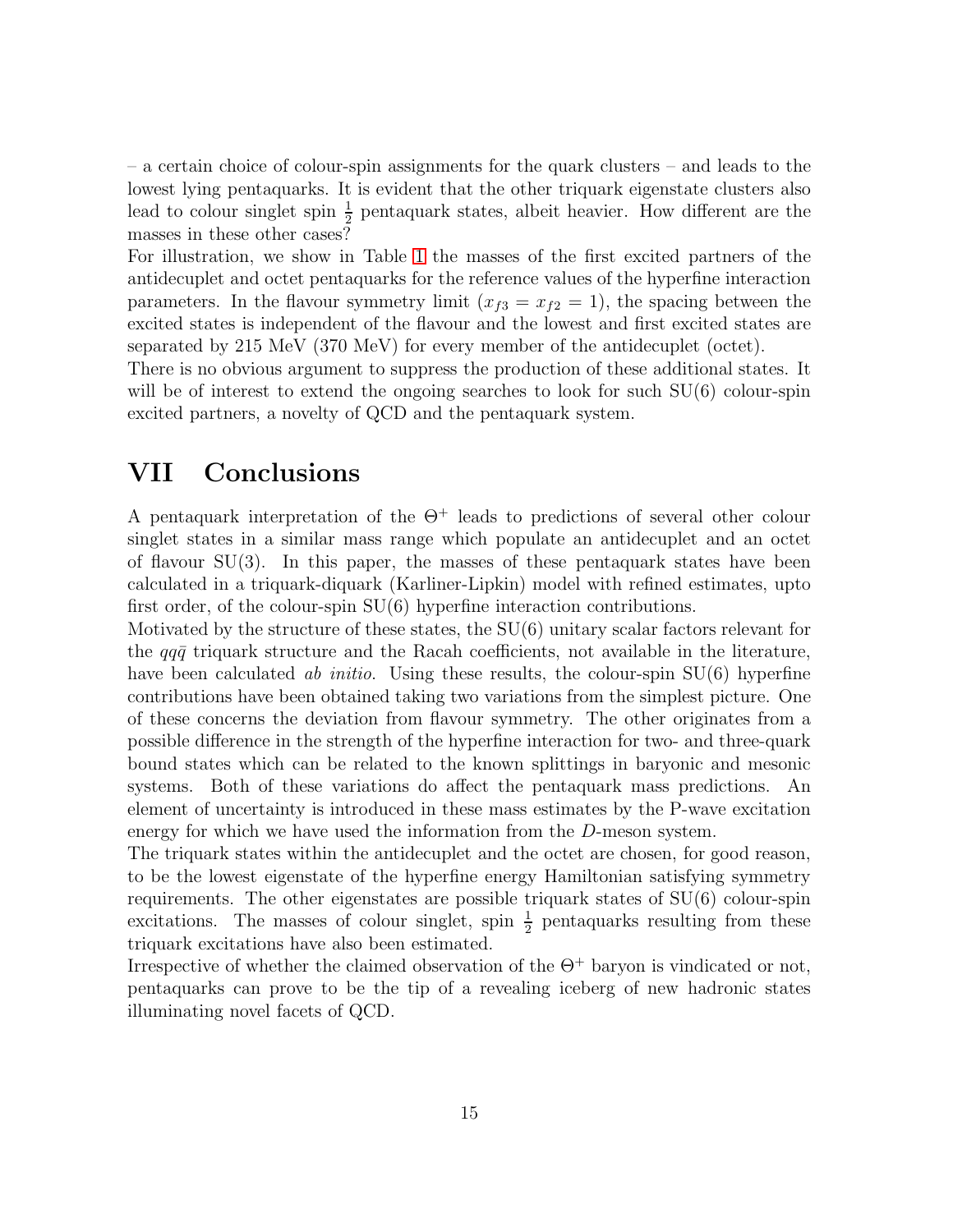## Acknowledgements

In the initial stages, this work was partially supported by the Department of Science and Technology, India (AR) and the Council of Scientific and Industrial Research, India (SKM).

# <span id="page-15-0"></span>References

- [1] T. Nakano et al., (LEPS collaboration), *Phys. Rev. Lett.* **91**, 012002 (2003); V. V. Barmin et al., (DIANA Collaboration), Phys. At. Nuclei 66, 1715 (2003); *ibid.* **70,** 35 (2007); S. Stepanyan *et al.*, (CLAS collaboration), *Phys. Rev. Lett.* **91**, 252001 (2003); V. Kubarovsky *et al.*, (CLAS collaboration), *ibid.* **92**, 032001 (2004); erratum *ibid* 92, 049902 (2004); J. Barth et al., (SAPHIR Collaboration), Phys. Lett. B572, 127 (2003); A. Airpapetian et al., (HERMES Collaboration), ibid. B585, 213 (2004); A. Aleev *et al.*, (SVD Collaboration), *Phys. At. Nuclei* 68, 974 (2005); [arXiv:hep-ex/0509033](http://arxiv.org/abs/hep-ex/0509033); M. Abdel Bary, et al., (COSY-TOF Collaboration), *Phys. Lett.* **B595**, 127 (2004).
- <span id="page-15-1"></span>[2] M. Battaglieri et al., (CLAS Collaboration), *Phys. Rev. Lett.* **96**, 042001 (2006); B. McKinnon et al., (CLAS Collaboration), ibid. 96, 212001 (2006); D. G. Ireland *et al.*, (CLAS Collaboration),  $arXiv:0709.3154$  [hep-ph].
- <span id="page-15-2"></span>[3] For reviews, see, for example, J. Pochodzalla, [arXiv:hep-ex/0406077](http://arxiv.org/abs/hep-ex/0406077); M. Danilov and R. Mizuk, [arXiv:0704.3531](http://arxiv.org/abs/0704.3531) [hep-ex]; K. Hicks, [arXiv:hep-ex/0703004](http://arxiv.org/abs/hep-ex/0703004).
- <span id="page-15-3"></span>[4] C. Alt *et al.*, (NA49 collaboration), *Phys. Rev. Lett.* **92**, 042003 (2004); see, however, I. Abt et al., (HERA-B collaboration), *ibid.* **93**, 212003 (2004); J. M. Link et al., (FOCUS collaboration), [arXiv:0708.1010](http://arxiv.org/abs/0708.1010) [hep-ex].
- <span id="page-15-4"></span>[5] A. Aktas et al., (H1 Collaboration), *Phys. Lett.* **B588**, 17 (2004); [hep-ex/0403017](http://arxiv.org/abs/hep-ex/0403017); see, however, S. Chekanov et al., (ZEUS Collaboration), Eur. Phys. J. C38, 29  $(2004).$
- <span id="page-15-5"></span>[6] Work on the chiral soliton model can be traced from D. Diakonov, V. Petrov, and M. Polyakov, Z. Physik A359, 305 (1997); A.V. Manohar, Nucl. Phys. B248, 19 (1984); M. Chemtob, Nucl. Phys. B256, 600 (1985); L.C. Biedenharn and Y. Dothan, in From  $SU(3)$  to Gravity, edited by E. Gotsman and G. Tauber, Cambridge University Press, Cambridge (1985); F, H. Walliser and H. Weigel, Eur. Phys. J. A26, 361 (2005).